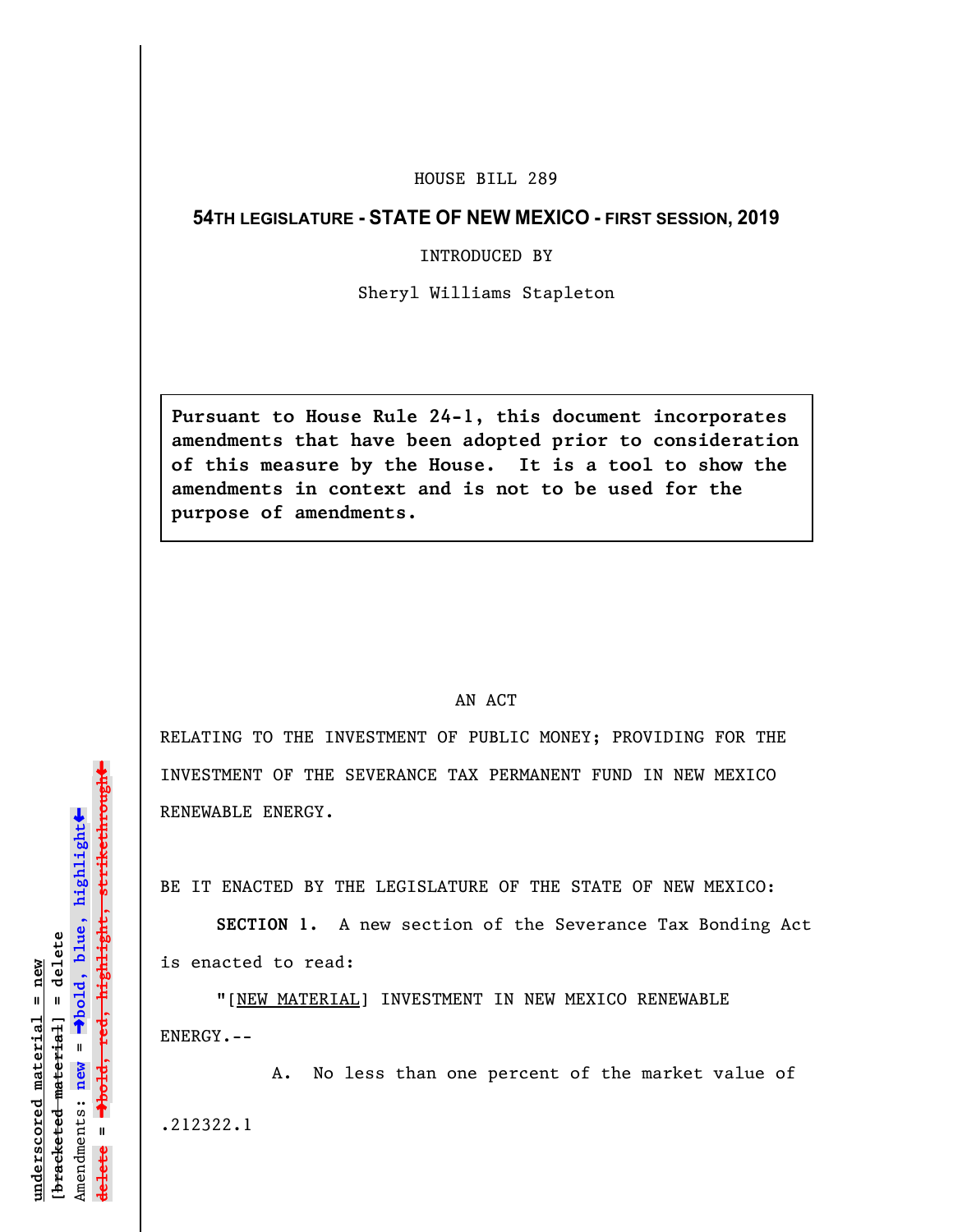the severance tax permanent fund shall be invested HENRC $\rightarrow$ pursuant to< HENRC HENRC $\rightarrow$ , in a manner consistent **with**»HENRC the Uniform Prudent Investor Act HENRCº**,**»HENRC in New Mexico renewable energy pursuant to this section.

HENRC<sup>+</sup>B. Annually, as of June 30 each year, the **state investment officer shall advise the council of the ratio of the market value of investments in New Mexico renewable energy to the market value of the severance tax permanent fund. The council shall use that ratio in determining what changes in investments may need to be made, if any, to achieve the investment goal set forth in Subsection A of this** section. HENRC

HENRC→B←HENRC HENRC→C←HENRC. The state investment officer shall make an investment pursuant to this section only upon approval of the council.

HENRC→C←HENRC HENRC→D←HENRC. Investments pursuant to this section shall be diversified among the alternatives specified in Subparagraphs (a) through (h) of Paragraph (1) of Subsection HENRC→**D←**HENRC HENRC→E←HENRC of this section, provided that an investment in a renewable energy project shall not exceed fifty percent of the estimated cost of the project.

HENRC→**D←**HENRC HENRC→E←HENRC. As used in this section:

> (1) "New Mexico renewable energy" means: (a) a business entity that has its

.212322.1

º**bold, red, highlight, strikethrough** º**bold, blue, highlight** Amendments: new = Amendments: **new** =  $\mathbf{u}$ **delete =** lelete

 $\ddot{\bullet}$ 

 $\ddag$ 

**underscored material = new [bracketed material] = delete**

bracketed material] = delete inderscored material = new

 $- 2 -$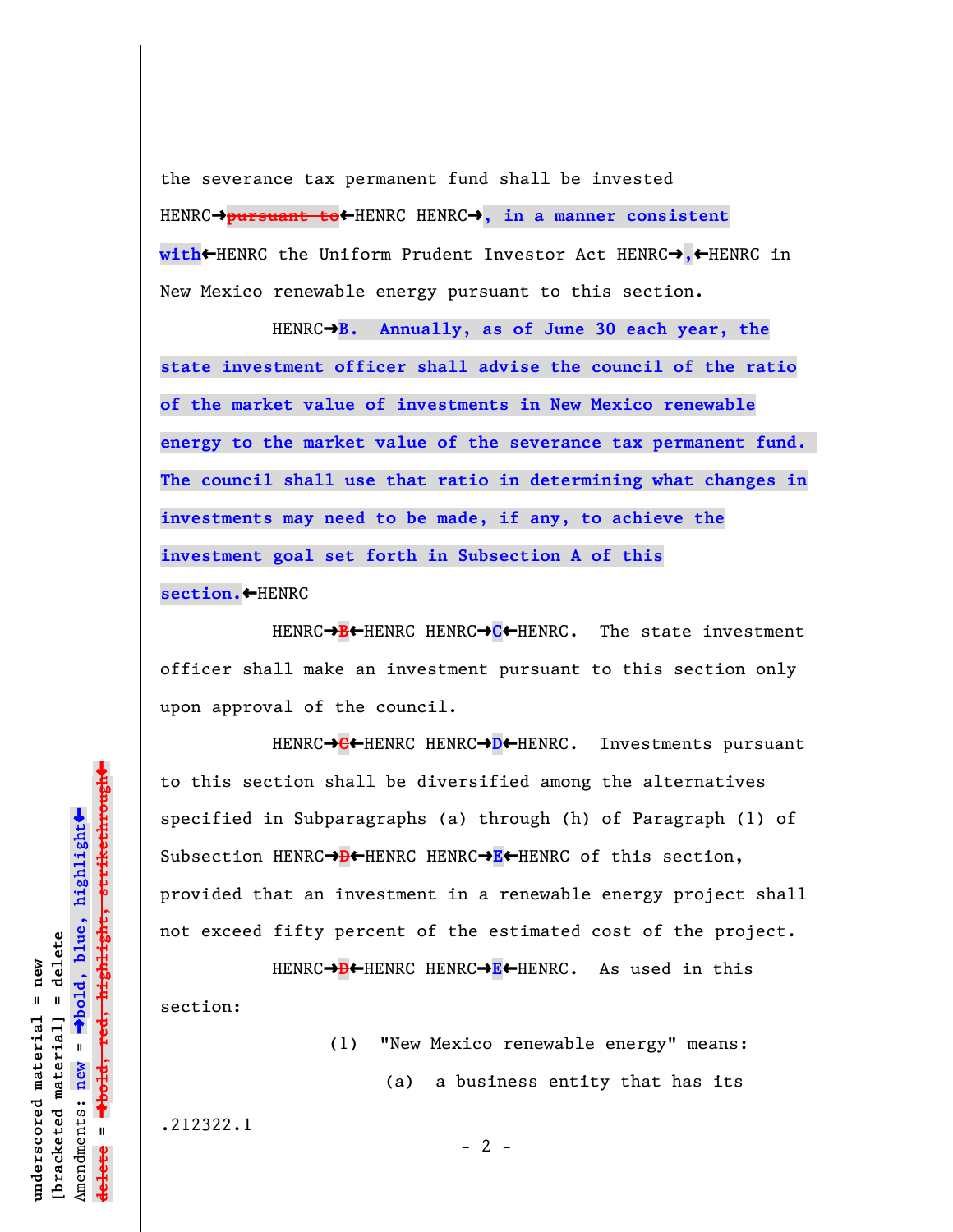principal office and a majority of its full-time employees in New Mexico and that, as its primary business, manufactures, distributes, sells or installs equipment used in the generation, storage or transmission of renewable energy or in the more efficient use of energy;

(b) a business entity that employs more than fifty employees at a manufacturing facility in New Mexico, the primary product of which is equipment used in the generation, storage or transmission of renewable energy or in the more efficient use of energy;

(c) a renewable energy project located in New Mexico;

(d) bonds issued under the Renewable Energy Financing District Act;

(e) energy efficiency bonds issued under the Energy Efficiency and Renewable Energy Bonding Act;

(f) utility revenue bonds issued by a municipality or county for acquiring, extending, enlarging, bettering, repairing or otherwise improving a facility, the primary purpose of which is the generation, storage or transmission of renewable energy;

(g) renewable energy transmission bonds issued under the New Mexico Renewable Energy Transmission Authority Act; or

(h) a New Mexico renewable energy

.212322.1

**underscored material = new [bracketed material] = delete**

 $b$ racketed material] = delete inderscored material = new

Amendments: **new** =

Amendments: new  $\mathbf{u}$ 

 $\mathbf{u}$ 

**delete =**

lelete

º**bold, blue, highlight**

º**bold, red, highlight, strikethrough**

highlight, strikethrough

 $\ddot{\bullet}$ 

»

- 3 -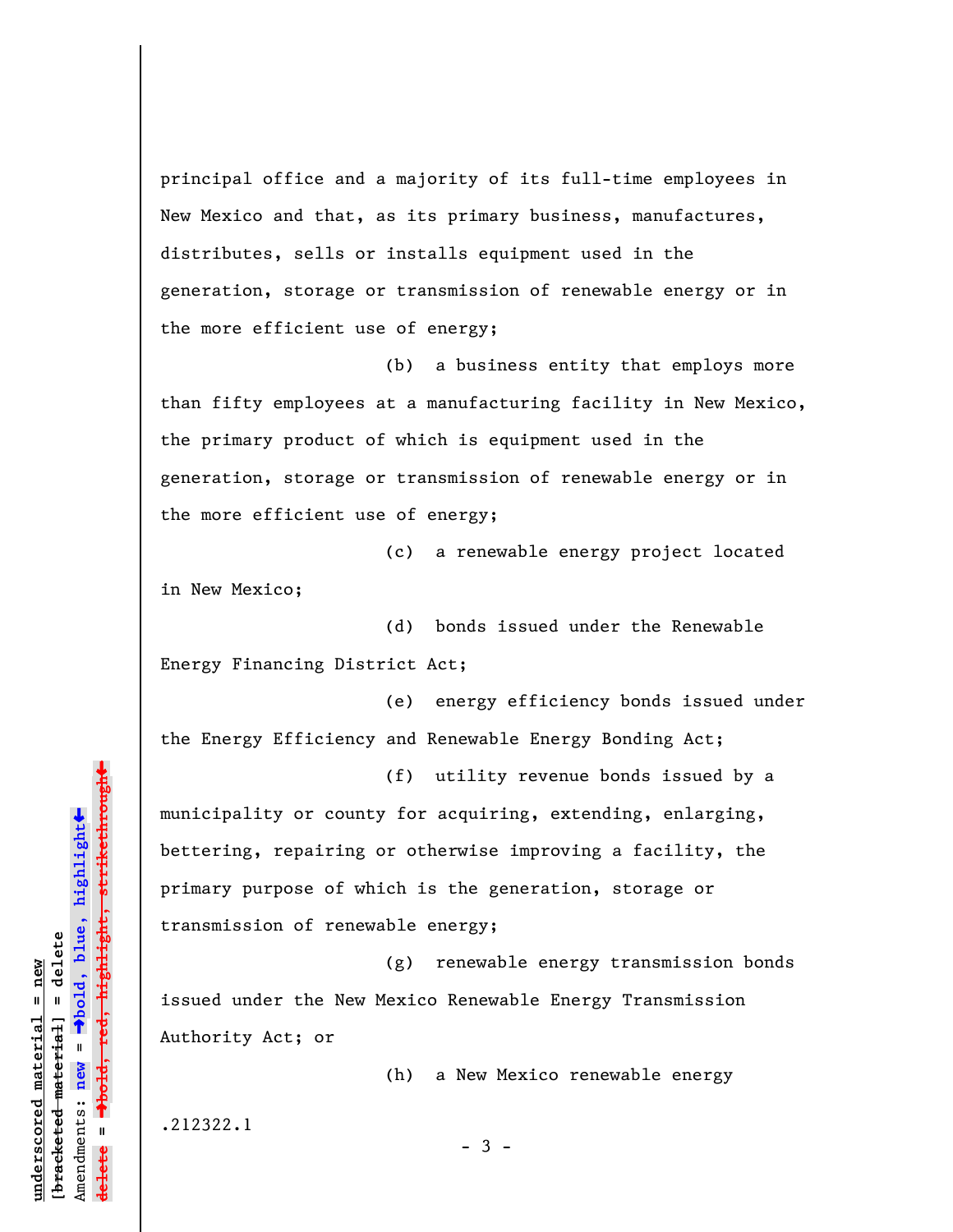private equity fund;

(2) "New Mexico renewable energy private equity fund" means a business entity organized and operating in the United States that:

(a) has as its primary business activity the investment of funds in return for equity in renewable energy projects located in New Mexico;

(b) holds out the prospects for capital appreciation from such investments; and

(c) accepts investments only from accredited investors as that term is defined in Section 2 of the federal Securities Act of 1933, as amended, and rules promulgated pursuant to that section;

(3) "renewable energy" means energy that is derived from solar heat, solar light, wind, geothermal energy, landfill gas or biomass, either singly or in combination, that produces low or zero emissions and that has substantial long-term production potential;

(4) "renewable energy project" means a facility located in New Mexico, the primary purpose of which is the generation, transmission or storage of renewable energy; and

(5) "storage" means an energy storage technology that converts, stores and subsequently uses energy to help alleviate temporal disparities between energy supply .212322.1

- 4 -

»